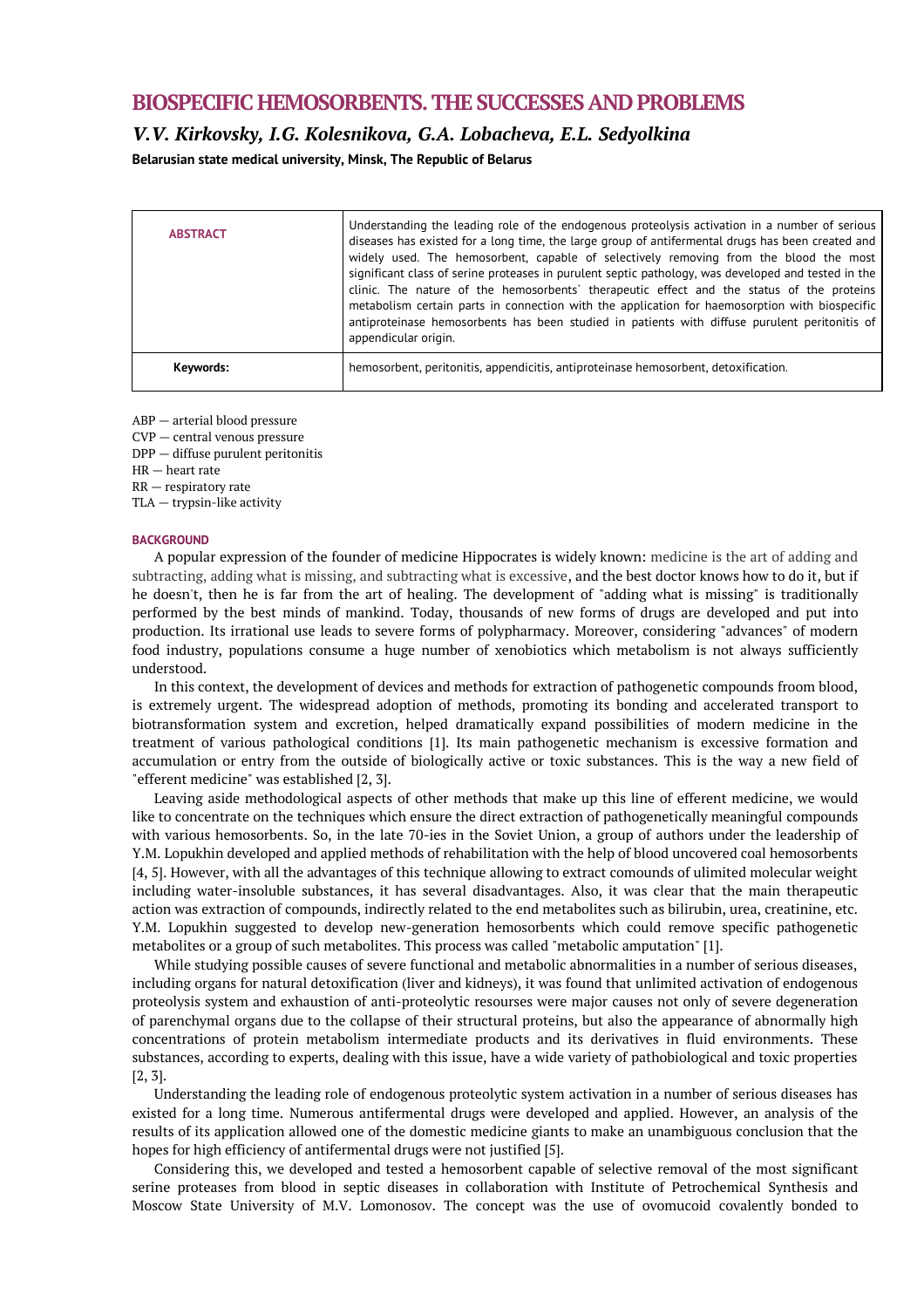polyacrylamide gel matrix (a protein of duck eggs) [6, 7].

The polyacrylamide hydrogel does not dissolve in water, but has hydrophilic properties and swells. It is similar to living tissues: elastic, permeable to many molecules and contains a large amount of water. The blood interacts with quite a biocompatible surface under the perfusion through this hemosorbent. The polyacrylamide hydrogel has pores which provide effective transport of extractable substrates and binding with ovomucoid (Fig. 1).

Ovomucoid immobilized on the matrix acts as a ligand selectively binding serine proteases and forming a strong complex, having a dissociation constant of about 10-10 [6].



Fig. 1. The concept scheme of the biospecific antiproteinase hemosorbent

#### **MATERIAL AND METHODS**

The therapeutic effect of biospecific antiproteinase hemosorbent and the status of certain sraged of the protein metabolism were studied in patients with diffuse purulent peritonitis (DPP) of appendicular origin.

The study included 104 patients (18–89 years) with this complication. All patients underwent medical therapy in intensive care units. Patients had significant impairment of consciousness even up to delirium, respiratory failure, severe tachycardia, unstable blood pressure with a tendency to hypotension, intestinal paresis manifesting as dynamic ileus and reduced renal excretory function. As shown in the Table 1, some patients also had leukocytosis, accelerated erythrocyte sedimentation rate, and toxic granularity of neutrophils. *Table 1*

**Changes of biochemical parameters of blood plasma in patients with diffuse purulent peritonitis of appendicular origin in the complex therapy including biospecific antiproteinase hemosorbent**

| Index (normal value)                                         | Before hemosorption | After hemosorption          | 24 hours after hemosorption |
|--------------------------------------------------------------|---------------------|-----------------------------|-----------------------------|
| Total protein (64-83 g/l)                                    | $55.4 \pm 2.2$      | $54.4 \pm 2.2$              | $55.2 \pm 2.0$              |
| Albumin (35-50 g/l)                                          | $25.1 \pm 1.1$      | $25.8 \pm 1.3$              | $23.8 \pm 1.4$              |
| Fibrinogen (2-4 g/l)                                         | $4.8 \pm 0.8$       | $4.7 \pm 0.9$               | $4.6 \pm 0.7$               |
| Trypsin-like activity<br>$(16-67 \text{ nmol/(s} \cdot l))$  | $28.3 + 9.4$        | $14.5 \pm 2.9$ <sup>*</sup> | 28.7±16.1*                  |
| Plasminogen (80-135%)                                        | 185.9 ± 13.5        | 190.0 ± 16.0                | 194.0 ± 14.0                |
| Alpha-1-proteinase inhibitor<br>$(5-10 \mu mol/(s \cdot l))$ | $14.9 \pm 0.1$      | $15.1 \pm 0.8$              | $14.2 \pm 2.1$              |
| Alpha-2-macroglobulin<br>$(0.7 - 1.2 \mu mol/(s \cdot l))$   | $0.33 \pm 0.04$     | $0.34 \pm 0.08$             | $0.35 \pm 0.06$             |
| Products of fibrin degradation<br>$($ $100 \text{ mcq/ml})$  | $155.0 + 3.0$       | 130.0 $\pm$ 1.0*            | $112.0 \pm 2.0$ *           |
| Middle molecules (0.35±0.01 g/l)                             | $1.7 \pm 0.15$      | 1.79±0.07                   | 1.28±0.06                   |
| Urea (4-8.3 mmol/l)                                          | 8.58±0.94           | $8.28 \pm 1.04$             | $7.9 \pm 0.9$               |

Note: \* — significant differences in parameters

Prior to manipulation, one of central veins was punctured and cannulated with a dual-lumen catheter. Bolus heparinization included 5,000±2,500 IU of heparin. Upon hemosorption, the rate of perfusion through mass exchanger averaged 60±10 ml/min within a group, the procedure duration averaged 90±15 min. The perfused blood volume per 1 procedure was 5,400±120 ml.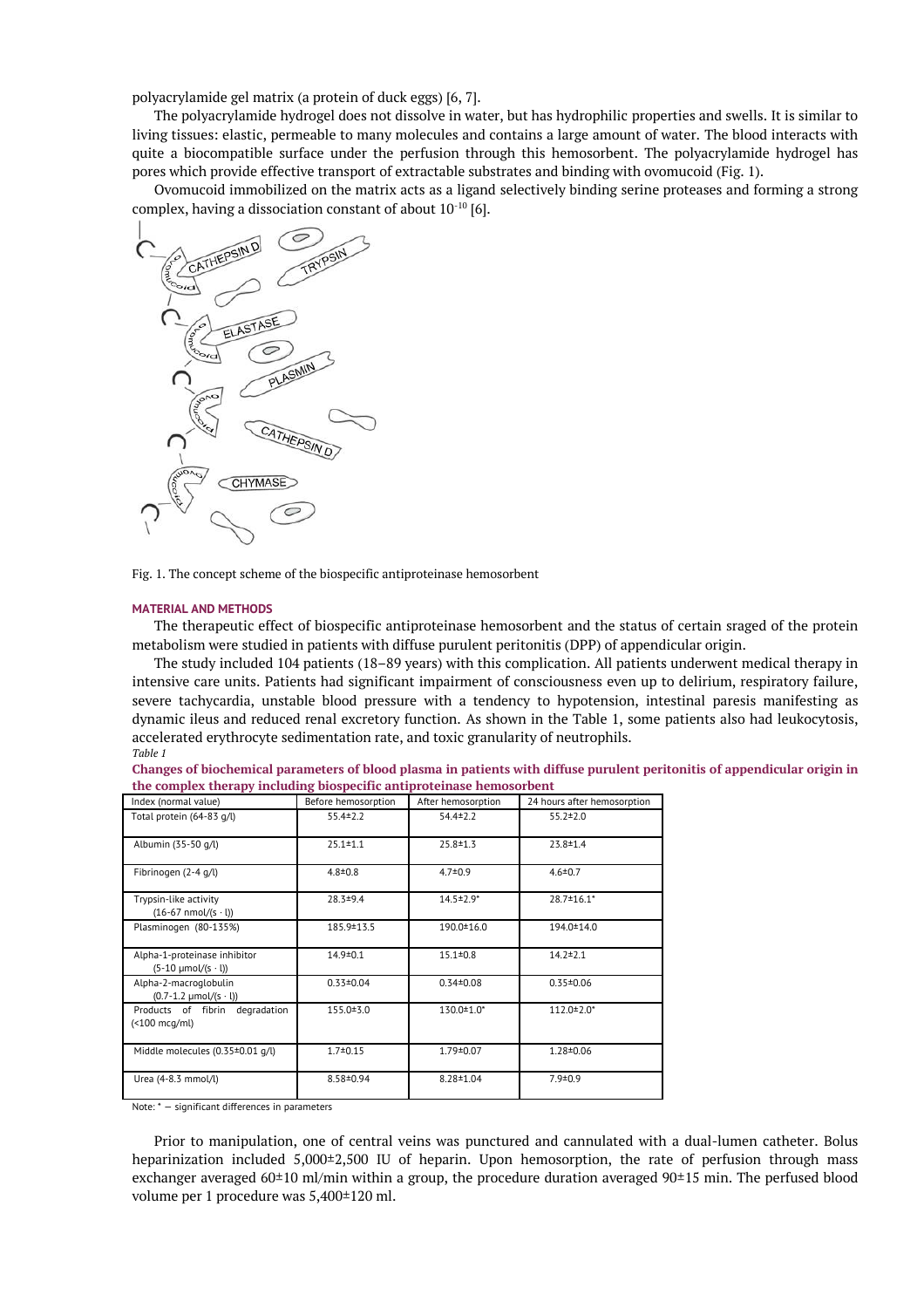The following parameters were measured before and after hemosorption: heart rate, arterial blood pressure, central venous pressure, respiratory rate, as well as the number of red blood cells, white blood cells, band neutrophils, lymphocytes, platelets, body temperature, erythrocyte sedimentation rate, hourly diuresis. Simultaneously, we measured the level of total protein in blood, albumin, fibrinogen, urea and trypsin-like activity of plasma, cathepsin *D,* plasminogen, prekallikrein, kallikrein, alpha-1-proteinase inhibitor, alpha-2-macroglobulin, fibrin degradation products and middle molecules.

The statistical analysis of findings was performed using the Student's test and non-parametric Mann-Whitney test,  $2x2$  contingency tables and  $\chi^2$  criterion.

# **RESULTS**

The condition of patients before hemosorption was assessed as critical or extremely critical.

As shown in the Table 1, immediately after a session of Ovosorb hemosorption, a statistically significant decrease in proteasemia was observed, while trypsin-like activity (TPA) of plasma reduced by 2 times.

A day after the procedure, the level of TPA in plasma grew up to previous values. The change in the proteinase inhibitors concentration was not statistically significant. The study of cathepsin *D* activity in the blood plasma of these patients showed that its concentration change was not statistically significant by the end of the 1st hemosorption (131.8±19.5 U), but significantly diminished the next day (from 153.6±17.2 to 115.0±12.1 U). The downward trend of cathepsin *D* (lysosomal acidic peptid hydrolase not inhibited by the ovomucoid) indicates a decrease in activation of tissue proteolysis system as a result of elimination of serine proteases with Ovosorb. According to findings, either directly after hemosorption or a day after, the level of plasminogen remained unchanged, while the fall of fibrin degradation products was statistically significant. The concentration of  $\alpha$ -1proteinase inhibitor and  $\alpha$ -2-macroglobulin remained unchanged.

It should also be noted that this type of sorbent, resulting in normalization of plasma TPA and restoration of blood inhibitory capacity, doesn't significantly affect concentration of total protein, albumin, urea, and MM. However, a day after hemosorption, a decrease and a subsequent gradual normalization of blood levels of urea, MM, total protein and albumin were noted. Changes in parameters characterizing the main trends in the proteaseinhibitory status in this disease, are shown in Fig. 2 and 3.



Fig. 2. Changes of trypsin-like activity of blood plasma in patients with diffuse purulent peritonitis of appendicular origin, who underwent hemosorption with "Ovosorb":  $1 -$  the average values before hemosorption;  $2 -$  after hemosorption;  $3 -$  a day after hemosorption;  $4 -$  on day 7;  $5 -$  on day 15. mmol/sxl



Fig. 3. Changes of alpha-1-proteinase inhibitor concentration in blood plasma in patients with diffuse purulent peritonitis of appendicular origin, who underwent hemosorption with "Ovosorb":  $1 -$  average values before hemosorption;  $2 -$  after hemosorption;  $3 - a$  day after hemosorption;  $4 - on$  day  $7$ ;  $5 - on$  day 15.

In abdominal sepsis, the mortality of patients reaches more than 50% according to different authors [8-10]. As shown in the Table 2, the inclusion this type of hemosorbent in the postsorption period, along with the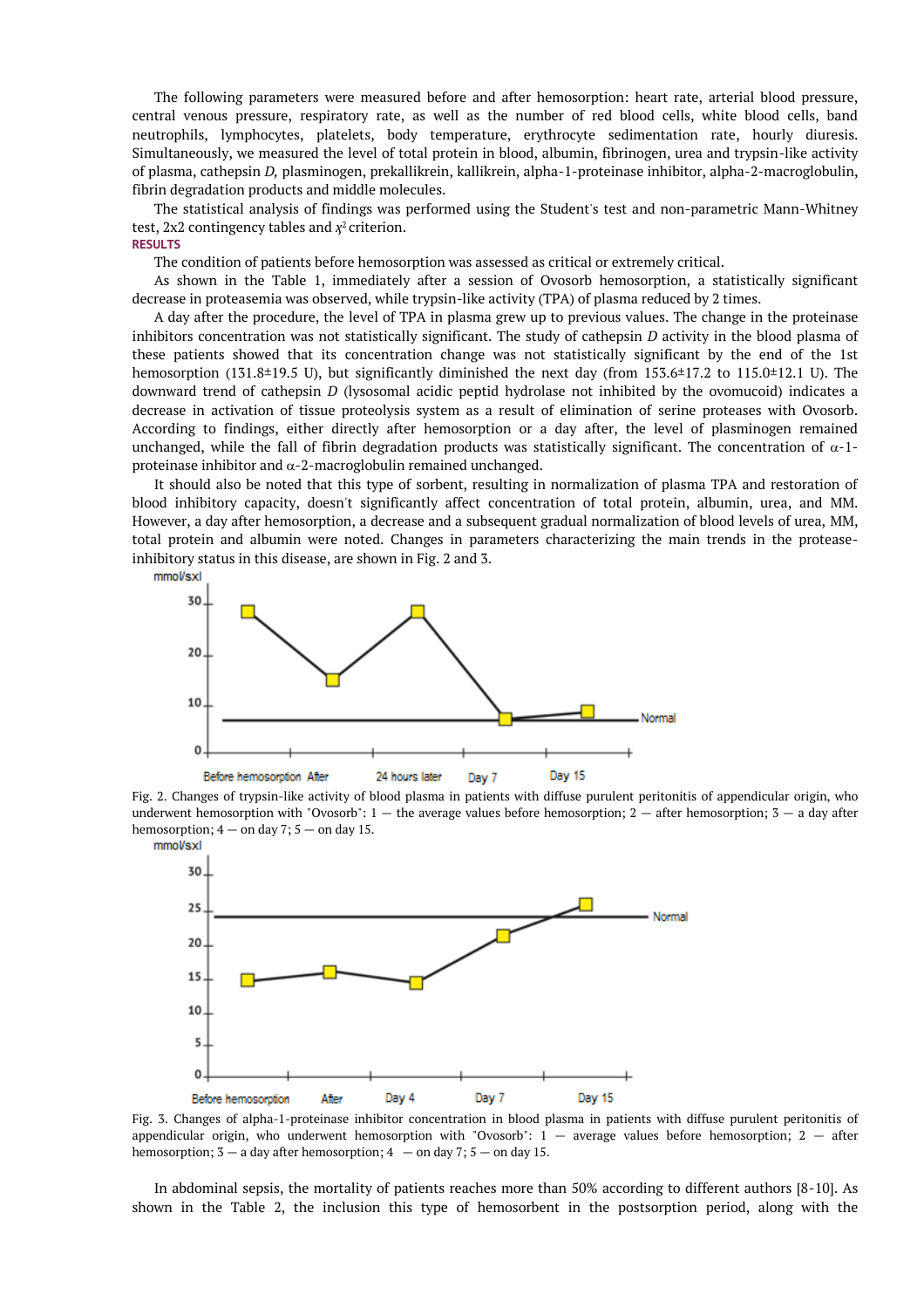improvement of some indicators of protein metabolism lead to a marked reduction in the severity of clinical and laboratory signs of endogenous intoxication and clinically detectable intensed of peristalsis. Detoxification effect manifested as reduced or eliminated encephalopathy signs, decreased heart rate, shortness of breath, leukocytosis, increased hourly diuresis. Hemosorption did not result in statistically significant changes in body temperature, arterial blood pressure, hemoglobin levels, erythrocyte sedimentation rate, and lymphocytes. *Table 2*

| Change of clinical parameters in patients with diffuse purulent peritonitis of appendicular origin after sorption with the |                     |              |  |
|----------------------------------------------------------------------------------------------------------------------------|---------------------|--------------|--|
| biospecific antiproteinase hemosorbent                                                                                     |                     |              |  |
| Indev                                                                                                                      | Refore hemosorntion | <b>After</b> |  |

| Index                              | Before hemosorption | After           | р      |
|------------------------------------|---------------------|-----------------|--------|
|                                    |                     | hemosorption    |        |
| Body temperature, °C               | $37.6 \pm 0.3$      | $37.1 \pm 0.2$  |        |
| HR, beats/min                      | $112.6 \pm 2.5$     | $100.0 = 1.2$   | < 0.05 |
| CVP, mmAq                          | $+19.0 \pm 1.7$     | $+17+1.0$       |        |
| RR, breaths/min                    | $28.0 + 4.0$        | $20.0 \pm 2.0$  | < 0.05 |
| Hourly diuresis ml/hour            | $45.0 \pm 2.0$      | $56.0 + 3.1$    | < 0.05 |
| ABP, mmHq                          |                     |                 |        |
| - max                              | 133.0 ± 3.0         | $124.0 \pm 2.0$ |        |
| - min                              | $80.0 \pm 2.1$      | $80.0 \pm 1.1$  |        |
| Hemoglobin, g/l (12-14)            | $13.2 \pm 0.7$      | $13.0 \pm 0.9$  |        |
| Leukocytes (10 <sup>9)</sup> (4-9) | $13.4 \pm 0.4$      | $10.4 \pm 0.7$  | < 0.05 |
| Band neutrophils,% (1-6)           | $10.8 + 0.4$        | $10.7 \pm 0.4$  |        |
| Lymphocytes,% (19-37               | $16.1 \pm 0.5$      | $20.4 \pm 0.8$  |        |
| ESR, mm/h (1-15)                   | $33.7 \pm 1.2$      | $34.5 \pm 1.1$  |        |

Note. P values are indicated in the presence of significant differences of the studied parameters. ABP - arterial blood pressure; CVP - central venous pressure; ESR erythrocyte sedimentation rate; HR — heart rate; RR — respiratory rate.

Despite the intensive care and early inclusion of hemosorption into complex treatment in the postoperative period, the detoxification effect after the 1<sup>st</sup> session was noticeable, but unstable. Therefore, repeated procedures were required to achieve a sustained improvement in the condition of patients. According to our research, after 2-3 sessions of hemosorption, stabilization occurs in half of patients in this category. In some cases, 5 or more sessions are required. Every patient in the group underwent 3.4±0.6 hemosorptions, averagely. Long-lasting therapeutic effect, manifesting as elimination or reduction of endogenous intoxication severity, signs of inflammation of the peritoneum, and the recovery of bowel function, was noted in 99 patients. Five patients died with symptoms of chronic heart and cardiopulmonary failure, mainly pre-existing and growing after surgery. The postoperative mortality was 4.8%.

## **CONCLUSION**

These clinical data confirm the high efficiency of antiproteinase biospecific hemosorbent in management for protein metabolism disorders and associated systemic disorders in patients with DPP of appendicular origin. It is evident, that detoxification and other positive effects after perfusion of blood through the antiproteinase hemosorbent is associated with its influence on hyperactivity of endogenous proteolysis systems which is one of the key elements in the pathogenesis of peritonitis. The duration, sequence and frequency of hemosorption is determined in each case individually, depending on the severity of the proteinase inhibitory capacity disorder and related disorders of protein metabolism, as well as the severity of microhemodynamics disorders, paresis of the intestines, signs of liver and kidney failure and others. Even until now, we may conclude on the severity of proteaseinhibitor balance disorders basing on indirect signs. Methods for determining TPA, the level of cathepsins, elastase and other important pathogenetic proteases and antiproteinase capacity are not available for adoption in the clinical practice. Therefore, the state of this system is still assessed by the nature of dysproteinemia, level of intermediate and final products of protein metabolism — "middle molecules". As shown by clinical experience, this class of metabolites is most closely correlated with the severity of endogenous intoxication and the progress of the pathological process, and therefore, it must be more widely used to assess the effectiveness of detoxification and changes of postoperative period.

#### **REFERENCES**

- 1. Lopukhin Yu.M., Molodenkov M.N. *Gemosorbtsiya* [Hemosorption]. 2nd ed., rev. and exp. Moscow: Meditsina Publ., 1985. 287 p. (In Russian)
- 2. Nikolaev V.G. *Metod gemokarboperfuzii v eksperimente i klinike* [Hemocarboperfusion in experiment and clinic]. Kiev: Naukova dumka Publ., 1983. 359 p. (In Russian)
- 3. Nikolaychik V.V. *Molekulyarnye mekhanizmy razvitiya endogennoy intoksikatsii i sovershenstvovanie putey detoksikatsii: avtoref. dis. … d-ra med. nauk* [Molecular mechanisms of development of endogenous intoxication and to improve detoxification: Dr. med. sci. diss. synopsis]. Moscow, 1984. 44 p. (In Russian)
- 4. Kirkovskiy V.V. *Primenenie gemosorbtsii v kompleksnom lechenii sindroma endogennoy intoksikatsii u bol'nykh s peritonitom i ozhogovoy bolezn'yu: avtoref. dis. ... kand. med. nauk* [The use of hemosorption in the complex treatment of the syndrome of endogenous intoxication in patients with peritonitis, and burn disease: Cand. med. sci. diss. synopsis]. Minsk, 1983. 21 p. (In Russian)
- 5. Napalkov P.N., Shekhtel' V.V. Razvitie khirurgii pankreatita v SSSR [The development of pancreatitis surgery in the USSR]. *Vestnik khirurgii*. 1977; 11: 17–24. (In Russian)